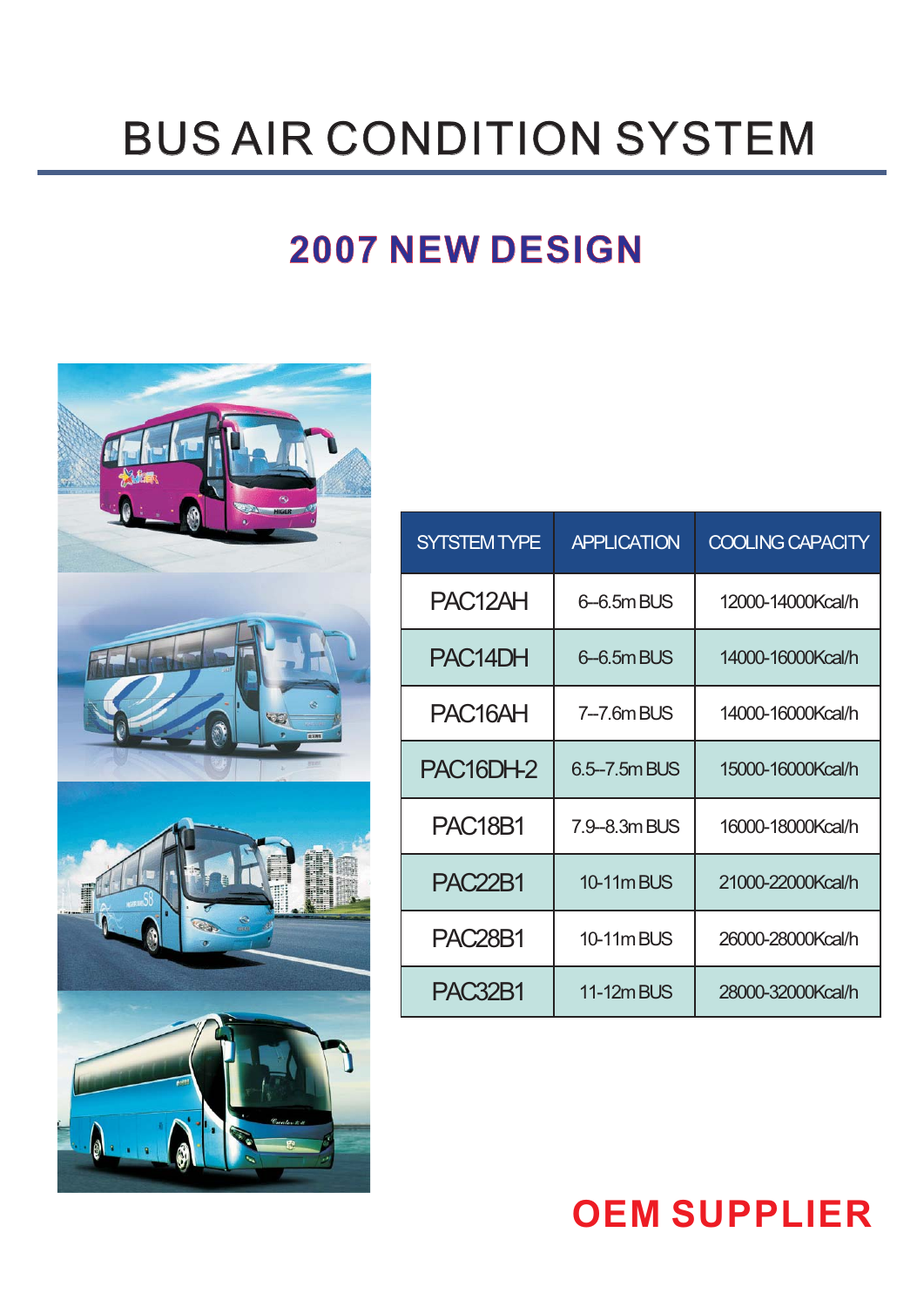### **Bus Air-Condition System PAC12AH:**





| NO.            |                           | <b>TERM</b>                | <b>TECHNICAL SPECIFICATIONS</b>                                     | <b>NOTES</b>                       |
|----------------|---------------------------|----------------------------|---------------------------------------------------------------------|------------------------------------|
| 1              | System Type               |                            | PAC12AH                                                             |                                    |
| $\overline{2}$ | Model                     |                            | Built-in                                                            |                                    |
| 3              | <b>Cooling Capacity</b>   |                            | 12000~14000Kcal/h                                                   |                                    |
| 4              | Applications              |                            | 6~6.5m Bus                                                          |                                    |
| 5              | <b>Cooling Ability</b>    |                            | Outside temperature is 35°C, 27°C CDB<br>/19.5°C CWB inside         |                                    |
|                |                           | Model                      | PLM-32 24V-12V                                                      | PAERMA Compressor                  |
|                |                           | Type                       | Swash Plate                                                         |                                    |
|                |                           | Displacement               | 313.4cc/rev                                                         |                                    |
| 6              | Compressors               | <b>Power Consumption</b>   | 7.5KW                                                               |                                    |
|                |                           | Lubricant                  | ZXL 100PG 600ml                                                     |                                    |
|                |                           | Weight                     | 14.5KG (With Clutch)                                                |                                    |
|                |                           | Radiator                   | Fin and tube coil (Inside screw pipe<br>ordinary aluminum foil)     | <b>SUNJET Brand</b>                |
|                |                           | Air Flow                   | 3400m3/h                                                            |                                    |
|                |                           | Number of Fans             |                                                                     | 2 Made in China / Made<br>in Japan |
| 7              | Condenser Unit            | <b>Filter Drier</b>        | 3A Grade                                                            | Made in China                      |
|                |                           |                            | High Pressure Switch HP:32kgf/cm2, LP:2kgf/ cm2                     | Made in China                      |
|                |                           | Weight                     | 26 <sub>K</sub>                                                     |                                    |
|                |                           | Size (mm)                  | 960 X 430 X 348                                                     |                                    |
|                | Evaporator Unit           | Radiator                   | Fin and tube coil (Inside screw pipe<br>Water-loving aluminum foil) | <b>SUNJET Brand</b>                |
|                |                           | Air Flow                   | 2550 m3/h                                                           |                                    |
| 8              |                           | Number of Blowers          | 3                                                                   |                                    |
|                |                           | <b>Expansion Valve</b>     | 3.0RT                                                               | Japan Denso                        |
|                |                           | Weight                     | 20KG                                                                |                                    |
|                |                           | Size (mm)                  | 1320 X 500 X 170                                                    |                                    |
|                |                           | <b>Current Consumption</b> | 35A/24VDC or 70A/12VDC                                              |                                    |
| 9              |                           | Thermo Start               | Mainly Parts Import                                                 | Made in China                      |
|                | <b>Electrical Control</b> | Relay                      | Mainly Parts Import                                                 | Made in China                      |
|                |                           | <b>Safety Switch</b>       | Mainly Parts Import                                                 | Made in China                      |
|                |                           | <b>Electrical Wire</b>     | Mainly Parts Import                                                 | Made in China                      |
| 10             | Pipeline System           |                            | Air-Condition Pipe Line                                             | Goodyear                           |
|                |                           | Waterspout                 | Waterspout of A/C System                                            | Made in China                      |
| 11             | Accessories               | Pulley                     |                                                                     | Made in Koera                      |
|                |                           | Regulator                  |                                                                     | Made in China                      |
| 12             | Refrigeration             |                            | R134a                                                               | Consumer Provide                   |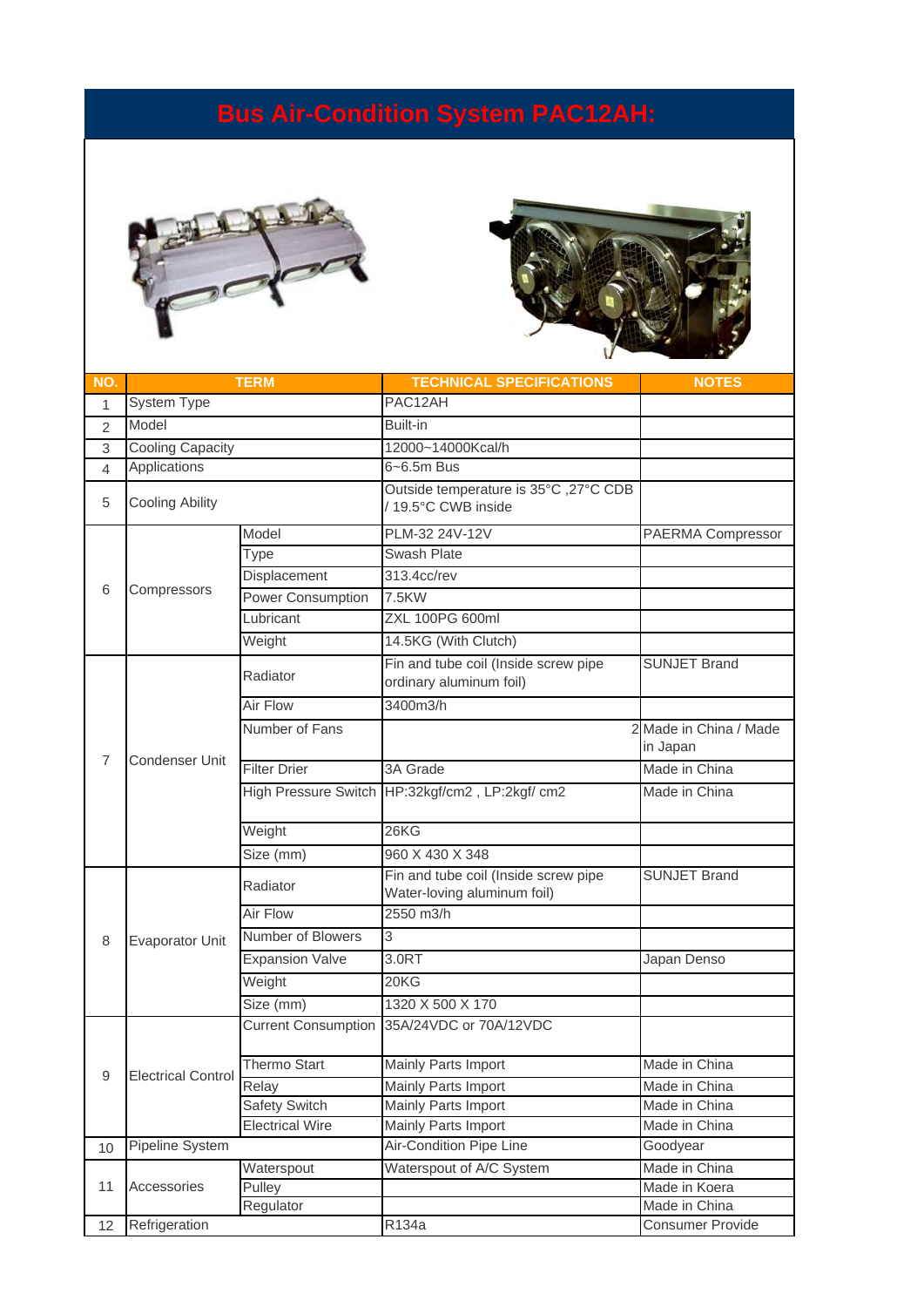#### **Bus Air-Condition System PAC14DH:**





| NO. |                        | <b>TERM</b>                | <b>TECHNICAL SPECIFICATIONS</b>                                     | <b>NOTES</b>                       |
|-----|------------------------|----------------------------|---------------------------------------------------------------------|------------------------------------|
|     | 1 System Type          |                            | PAC14DH                                                             |                                    |
|     | 2 Model                |                            | Condenser Unit is Roof Mounting                                     |                                    |
|     | 3 Cooling Capacity     |                            | 14000~16000Kcal/h                                                   |                                    |
|     | 4 Applications         |                            | 6~6.5m Bus                                                          |                                    |
|     | 5 Cooling Ability      |                            | Outside temperature is 35°C, 27°C CDB<br>/19.5°C CWB inside         |                                    |
|     |                        | Model                      | PLM-32 24V-12V                                                      | PAERMA Compressor                  |
|     |                        | Type                       | Swash Plate                                                         |                                    |
|     |                        | Displacement               | 313.4cc/rev                                                         |                                    |
|     | 6 Compressors          | <b>Power Consumption</b>   | 7.5KW                                                               |                                    |
|     |                        | Lubricant                  | <b>ZXL 100PG 600ml</b>                                              |                                    |
|     |                        | Weight                     | 14.5KG (With Clutch)                                                |                                    |
|     |                        | Radiator                   | Fin and tube coil (Inside screw pipe<br>ordinary aluminum foil)     | <b>SUNJET Brand</b>                |
|     |                        | Air Flow                   | 5400m3/h                                                            |                                    |
|     |                        | Number of Fans             |                                                                     | 3 Made in China / Made<br>in Japan |
|     | Condenser Unit         | <b>Filter Drier</b>        | 3A Grade                                                            | Made in China                      |
|     |                        |                            | High Pressure Switch HP:32kgf/cm2, LP:2kgf/ cm2                     | Made in China                      |
|     |                        | Weight                     | 33KG                                                                |                                    |
|     |                        | Size (mm)                  | 1755 X 1450 X 180                                                   |                                    |
|     | <b>Evaporator Unit</b> | Radiator                   | Fin and tube coil (Inside screw pipe<br>Water-loving aluminum foil) | <b>SUNJET Brand</b>                |
|     |                        | <b>Air Flow</b>            | 3200 m3/h                                                           |                                    |
| 8   |                        | Number of Blowers          | 3                                                                   |                                    |
|     |                        | <b>Expansion Valve</b>     | 3.0RT                                                               | Japan Denso                        |
|     |                        | Weight                     | 36KG                                                                |                                    |
|     |                        | Size (mm)                  | 1320 X 500 X 170                                                    |                                    |
|     |                        | <b>Current Consumption</b> | 35A/24VDC or 70A/12VDC                                              |                                    |
|     |                        | Thermo Start               | Mainly Parts Import                                                 | Made in China                      |
|     | 9 Electrical Control   | Relay                      | Mainly Parts Import                                                 | Made in China                      |
|     |                        | Safety Switch              | Mainly Parts Import                                                 | Made in China                      |
|     |                        | <b>Electrical Wire</b>     | Mainly Parts Import                                                 | Made in China                      |
|     | 10 Pipeline System     |                            | Air-Condition Pipe Line                                             | Goodyear                           |
|     |                        | Waterspout                 | Waterspout of A/C System                                            | Made in China                      |
|     | 11 Accessories         | Pulley                     |                                                                     | Made in Koera                      |
|     |                        | Regulator                  |                                                                     | Made in China                      |
|     | 12 Refrigeration       |                            | R134a                                                               | Consumer Provide                   |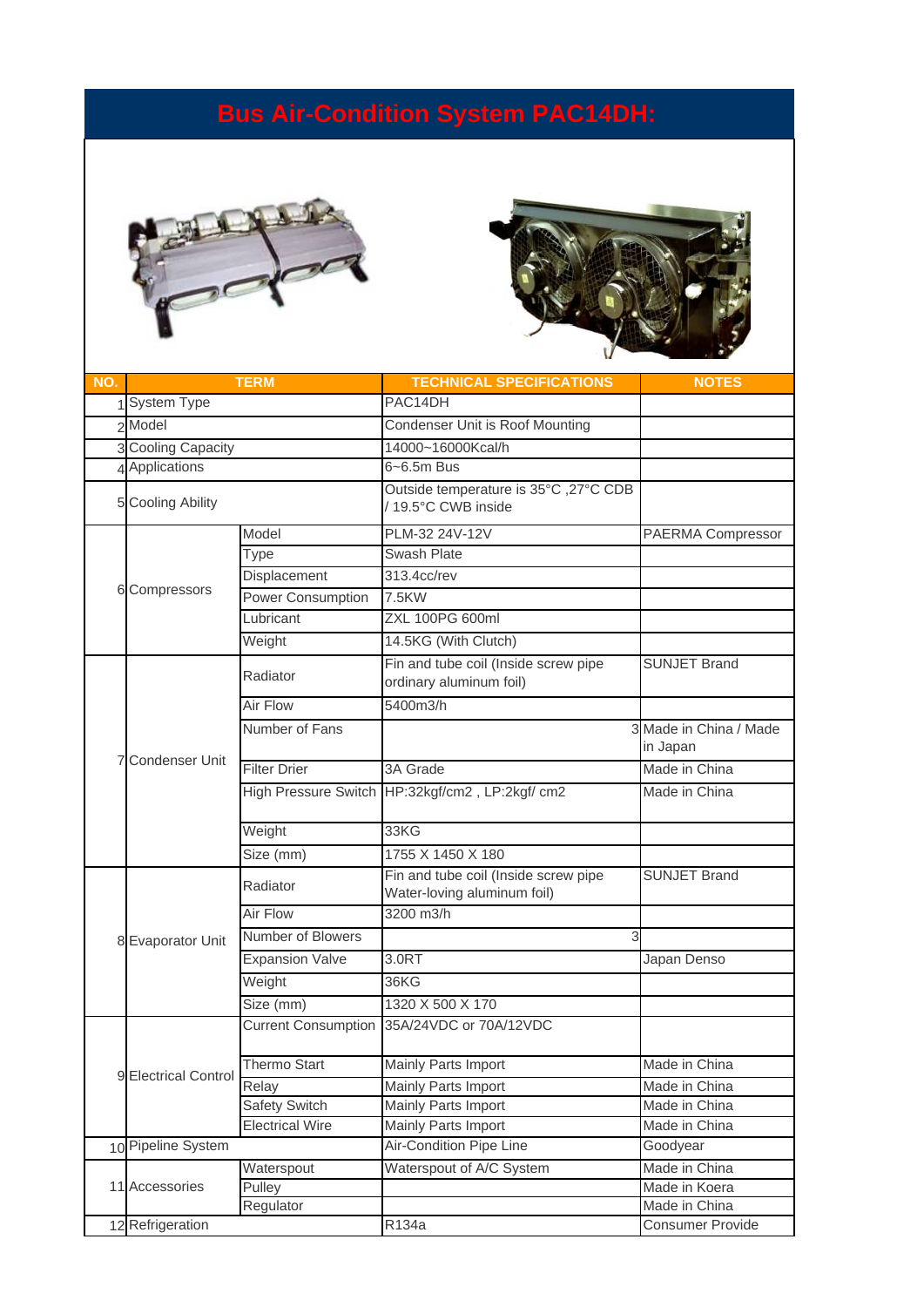#### **Bus Air-Condition System PAC16AH:**





| NO. |                      | <b>TERM</b>                | <b>TECHNICAL SPECIFICATIONS</b>                                     | <b>NOTES</b>                       |
|-----|----------------------|----------------------------|---------------------------------------------------------------------|------------------------------------|
|     | 1 System Type        |                            | PAC16AH                                                             |                                    |
|     | 2 Model              |                            | Built-in                                                            |                                    |
|     | 3 Cooling Capacity   |                            | 14000~16000Kcal/h                                                   |                                    |
|     | 4 Applications       |                            | 7~7.6m Bus                                                          |                                    |
|     | 5 Cooling Ability    |                            | Outside temperature is 35°C, 27°C CDB<br>/19.5°C CWB inside         |                                    |
|     |                      | Model                      | PLM-32 24V-12V                                                      | PAERMA Compressor                  |
|     |                      | Type                       | <b>Swash Plate</b>                                                  |                                    |
|     |                      | Displacement               | 313.4cc/rev                                                         |                                    |
| 6   | Compressors          | Power Consumption          | 7.5KW                                                               |                                    |
|     |                      | Lubricant                  | <b>ZXL 100PG 600ml</b>                                              |                                    |
|     |                      | Weight                     | 14.5KG (With Clutch)                                                |                                    |
|     |                      | Radiator                   | Fin and tube coil (Inside screw pipe<br>ordinary aluminum foil)     | <b>SUNJET Brand</b>                |
|     |                      | Air Flow                   | 5100m3/h                                                            |                                    |
|     |                      | Number of Fans             |                                                                     | 3 Made in China / Made<br>in Japan |
|     | Condenser Unit       | <b>Filter Drier</b>        | 3A Grade                                                            | Made in China                      |
|     |                      |                            | High Pressure Switch HP:32kgf/cm2, LP:2kgf/ cm2                     | Made in China                      |
|     |                      | Weight                     | 33KG                                                                |                                    |
|     |                      | Size (mm)                  | 1090 X 410 X 360                                                    |                                    |
|     | 8 Evaporator Unit    | Radiator                   | Fin and tube coil (Inside screw pipe<br>Water-loving aluminum foil) | <b>SUNJET Brand</b>                |
|     |                      | Air Flow                   | 4200 m3/h                                                           |                                    |
|     |                      | Number of Blowers          |                                                                     |                                    |
|     |                      | <b>Expansion Valve</b>     | 3.0RT                                                               | Japan Denso                        |
|     |                      | Weight                     | 36KG                                                                |                                    |
|     |                      | Size (mm)                  | 1700 X 500 X 140                                                    |                                    |
|     |                      | <b>Current Consumption</b> | 35A/24VDC or 70A/12VDC                                              |                                    |
|     |                      | Thermo Start               | Mainly Parts Import                                                 | Made in China                      |
|     | 9 Electrical Control | Relay                      | Mainly Parts Import                                                 | Made in China                      |
|     |                      | <b>Safety Switch</b>       | Mainly Parts Import                                                 | Made in China                      |
|     |                      | <b>Electrical Wire</b>     | Mainly Parts Import                                                 | Made in China                      |
|     | 10 Pipeline System   |                            | Air-Condition Pipe Line                                             | Goodyear                           |
|     |                      | Waterspout                 | Waterspout of A/C System                                            | Made in China                      |
|     | 11 Accessories       | Pulley                     |                                                                     | Made in Koera                      |
|     | Regulator            |                            |                                                                     | Made in China                      |
|     | 12 Refrigeration     |                            | R134a                                                               | Consumer Provide                   |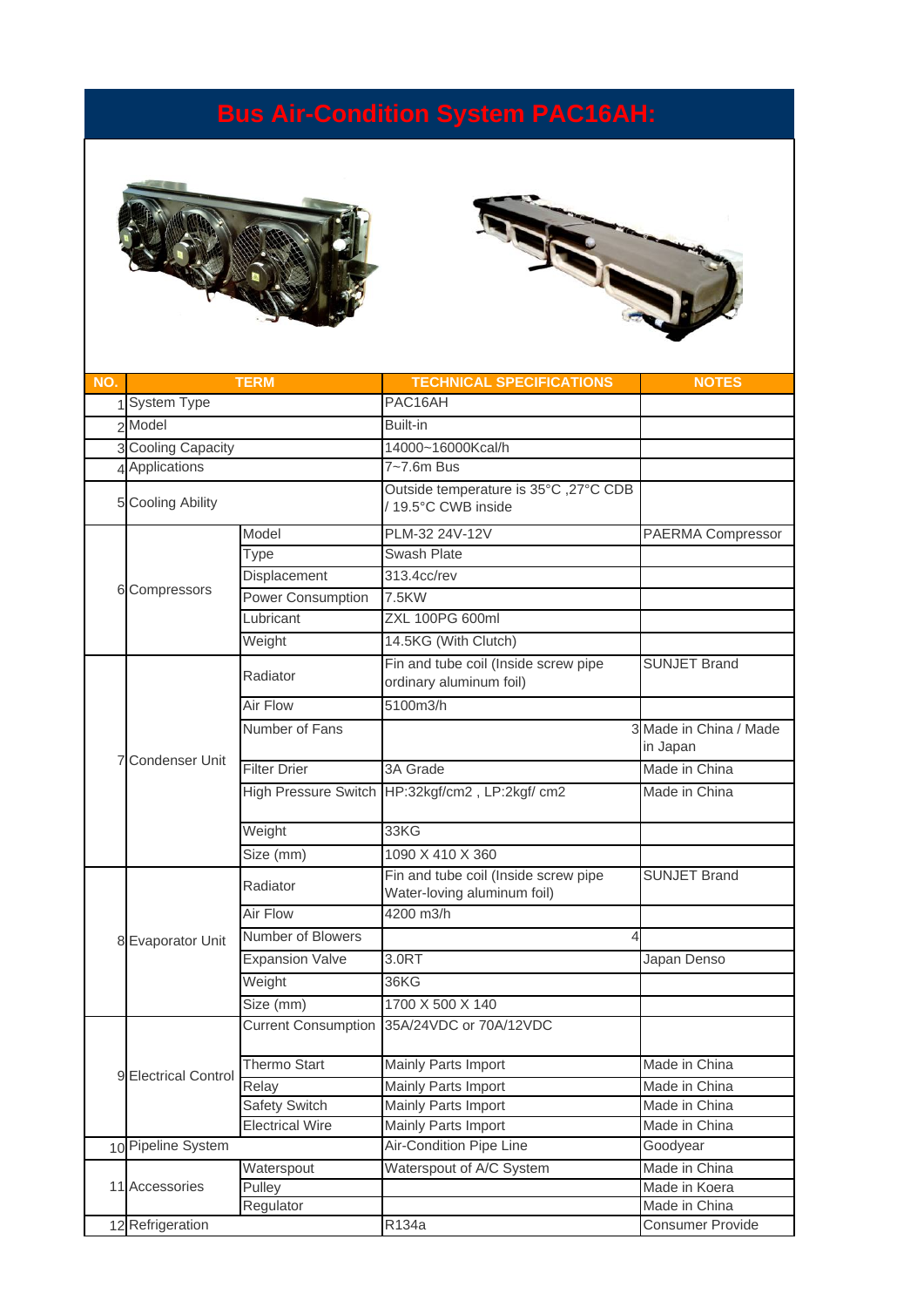#### **Bus Air-Condition System PAC16DH-2**





| NO. |                        | <b>TERM</b>                | <b>TECHNICAL SPECIFICATIONS</b>                                     | <b>NOTES</b>                       |
|-----|------------------------|----------------------------|---------------------------------------------------------------------|------------------------------------|
|     | 1 System Type          |                            | PAC16DH-2                                                           |                                    |
|     | 2 Model                |                            | Condenser Unit is Roof Mounting                                     |                                    |
|     | 3 Cooling Capacity     |                            | 15000~16000Kcal/h                                                   |                                    |
|     | 4 Applications         |                            | 6.5~7.5m Bus                                                        |                                    |
|     | 5 Cooling Ability      |                            | Outside temperature is 35°C, 27°C CDB<br>/19.5°C CWB inside         |                                    |
|     |                        | Model                      | PLM-32 24V-12V                                                      | PAERMA Compressor                  |
|     |                        | Type                       | Swash Plate                                                         |                                    |
|     |                        | Displacement               | 313.4cc/rev                                                         |                                    |
|     | 6 Compressors          | <b>Power Consumption</b>   | 7.5KW                                                               |                                    |
|     |                        | Lubricant                  | <b>ZXL 100PG 600ml</b>                                              |                                    |
|     |                        | Weight                     | 14.5KG (With Clutch)                                                |                                    |
|     |                        | Radiator                   | Fin and tube coil (Inside screw pipe<br>ordinary aluminum foil)     | <b>SUNJET Brand</b>                |
|     |                        | Air Flow                   | 6400m3/h                                                            |                                    |
|     | Condenser Unit         | Number of Fans             |                                                                     | 4 Made in China / Made<br>in Japan |
|     |                        | <b>Filter Drier</b>        | 3A Grade                                                            | Made in China                      |
|     |                        |                            | High Pressure Switch HP:32kgf/cm2, LP:2kgf/ cm2                     | Made in China                      |
|     |                        | Weight                     | 33KG                                                                |                                    |
|     |                        | Size (mm)                  | 2295 X 1445 X 180                                                   |                                    |
|     | <b>Evaporator Unit</b> | Radiator                   | Fin and tube coil (Inside screw pipe<br>Water-loving aluminum foil) | <b>SUNJET Brand</b>                |
|     |                        | <b>Air Flow</b>            | 5250 m3/h                                                           |                                    |
| 8   |                        | Number of Blowers          |                                                                     |                                    |
|     |                        | <b>Expansion Valve</b>     | 3.0RT                                                               | Japan Denso                        |
|     |                        | Weight                     | 36KG                                                                |                                    |
|     |                        | Size (mm)                  | 1700 X 500 X 170                                                    |                                    |
|     |                        | <b>Current Consumption</b> | 35A/24VDC or 70A/12VDC                                              |                                    |
|     |                        | Thermo Start               | Mainly Parts Import                                                 | Made in China                      |
|     | 9 Electrical Control   | Relay                      | Mainly Parts Import                                                 | Made in China                      |
|     |                        | Safety Switch              | Mainly Parts Import                                                 | Made in China                      |
|     |                        | <b>Electrical Wire</b>     | Mainly Parts Import                                                 | Made in China                      |
|     | 10 Pipeline System     |                            | Air-Condition Pipe Line                                             | Goodyear                           |
|     |                        | Waterspout                 | Waterspout of A/C System                                            | Made in China                      |
|     | 11 Accessories         | Pulley                     |                                                                     | Made in Koera                      |
|     | Regulator              |                            |                                                                     | Made in China                      |
|     | 12 Refrigeration       |                            | R134a                                                               | Consumer Provide                   |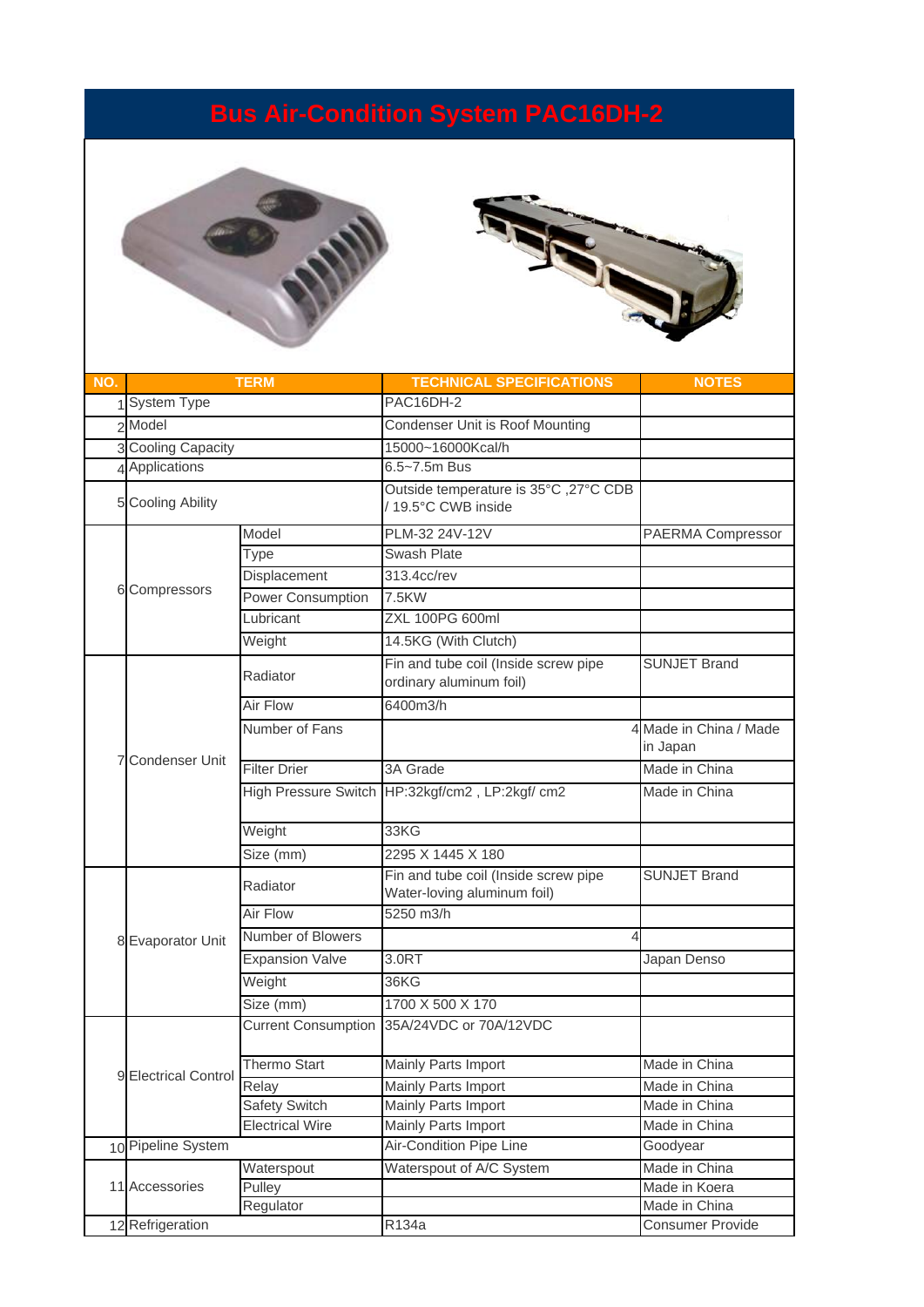### **Bus Air-Condition System PAC18B1**





| NO. |                                      | <b>TERM</b>            | <b>TECHNICAL SPECIFICATIONS</b>                                     | <b>NOTES</b>                       |
|-----|--------------------------------------|------------------------|---------------------------------------------------------------------|------------------------------------|
|     | 1 System Type                        |                        | <b>PAC18B1</b>                                                      |                                    |
|     | 2 Model                              |                        |                                                                     |                                    |
|     |                                      |                        | Roof Mounting                                                       |                                    |
|     | 3 Cooling Capacity                   |                        | 16000~18000Kcal/h                                                   |                                    |
|     | 4 Applications                       |                        | 7.9~8.3m Bus                                                        |                                    |
|     | 5 Cooling Ability                    |                        | Outside temperature is 35°C, 27°C CDB<br>/19.5°C CWB inside         |                                    |
|     |                                      | Model                  | PLM-32 24V-12V                                                      | PAERMA Compressor                  |
|     |                                      | Type                   | Swash Plate                                                         |                                    |
|     |                                      | Displacement           | 313.4cc/rev                                                         |                                    |
|     | 6 Compressors                        | Power Consumption      | 7.5KW                                                               |                                    |
|     |                                      | Lubricant              | <b>ZXL 100PG 600ml</b>                                              |                                    |
|     |                                      | Weight                 | 14.5KG (With Clutch)                                                |                                    |
|     |                                      | Radiator               | Fin and tube coil (Inside screw pipe<br>ordinary aluminum foil)     | <b>SUNJET Brand</b>                |
|     |                                      | <b>Air Flow</b>        | 5550m3/h                                                            |                                    |
|     |                                      | Number of Fans         |                                                                     | 3 Made in China / Made<br>in Japan |
|     | <b>Condenser Unit</b>                | <b>Filter Drier</b>    | 3A Grade X 2                                                        | Made in China                      |
|     |                                      |                        | High Pressure Switch OFF: 24.5kgf/cm2, ON:17kgf/ cm2                | Made in China                      |
|     |                                      | Low Pressure Switch    | OFF: 0.8kgf/cm2, ON:2.2kgf/ cm2                                     |                                    |
|     |                                      | Size (mm)              |                                                                     |                                    |
|     | 8 Evaporator Unit                    | Radiator               | Fin and tube coil (Inside screw pipe<br>Water-loving aluminum foil) | <b>SUNJET Brand</b>                |
|     |                                      | Air Flow               | 4200 m3/h                                                           |                                    |
|     |                                      | Number of Blowers      |                                                                     |                                    |
|     |                                      | <b>Expansion Valve</b> | 6.0RT                                                               | Japan Denso                        |
|     |                                      | Weight                 |                                                                     |                                    |
|     |                                      | Size (mm)              |                                                                     |                                    |
|     |                                      |                        | Current Consumption 64A/24VDC or 128A/12VDC                         |                                    |
|     |                                      | <b>Thermo Start</b>    | Mainly Parts Import                                                 | Made in China                      |
|     | 9 Electrical Control Relay           |                        | Mainly Parts Import                                                 | Made in China                      |
|     |                                      | Safety Switch          | Mainly Parts Import                                                 | Made in China                      |
|     | <b>Electrical Wire</b>               |                        | Mainly Parts Import                                                 | Made in China                      |
|     | 10 Pipeline System                   |                        | Air-Condition Pipe Line                                             | Goodyear                           |
|     |                                      | Waterspout             | Waterspout of A/C System                                            | Made in China                      |
|     |                                      | Pulley                 |                                                                     | Made in Koera                      |
|     | 11 Accessories                       | Regulator              |                                                                     | Made in China                      |
|     |                                      | Glue water             | 3 Units                                                             | Made in Japan                      |
|     |                                      | Absorber               | 8 Units                                                             | Made in China                      |
|     | 12 Refrigeration                     |                        | R134a                                                               | <b>Consumer Provide</b>            |
|     | 13 Weight of the Roof Mounting Units |                        | 220KG                                                               |                                    |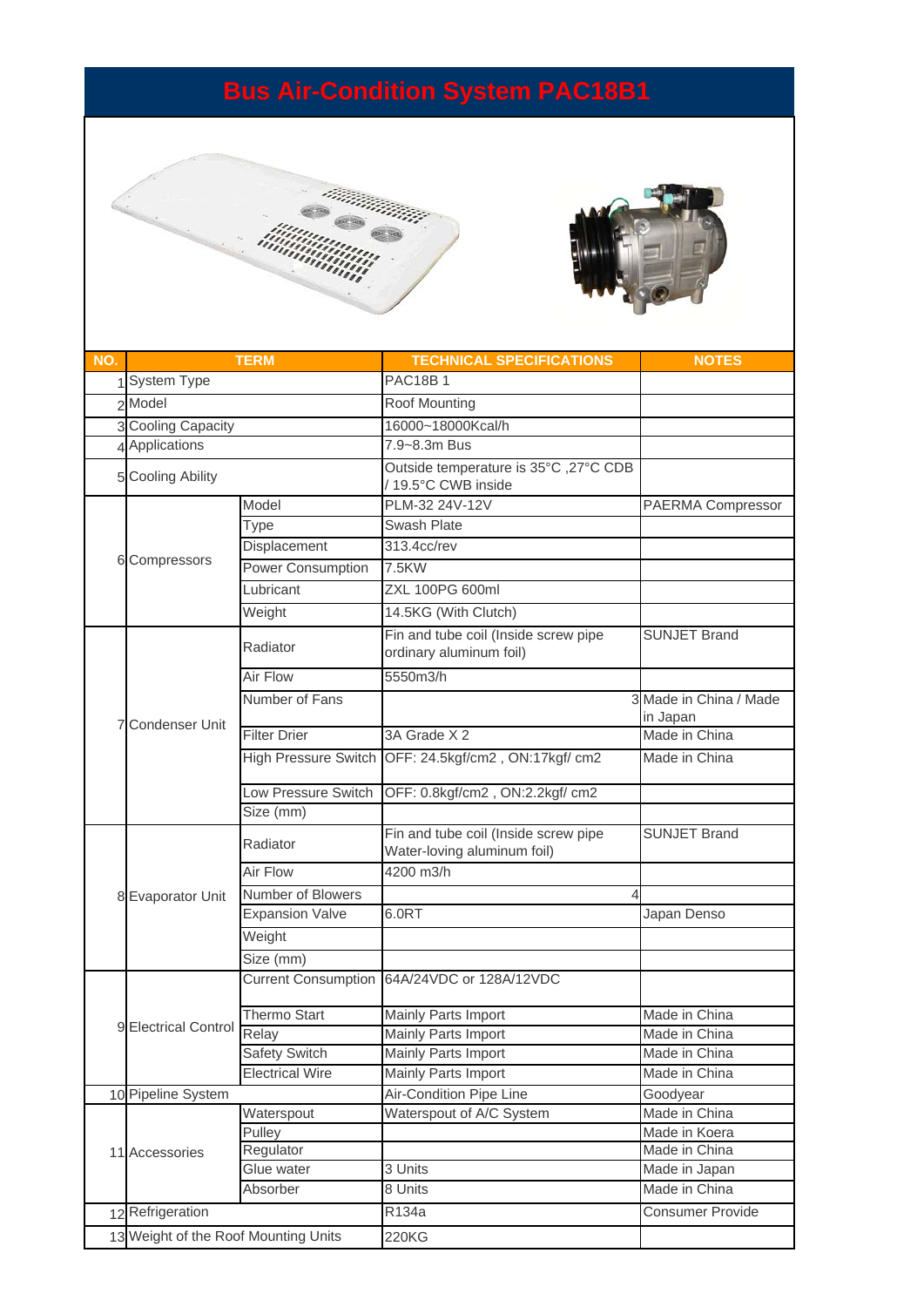### **Bus Air-Condition System PAC22B1**



| NO. |                                      | <b>TERM</b>                   | <b>TECHNICAL SPECIFICATIONS</b>                                     | <b>NOTES</b>                       |
|-----|--------------------------------------|-------------------------------|---------------------------------------------------------------------|------------------------------------|
|     | 1 System Type                        |                               | <b>PAC22B1</b>                                                      |                                    |
|     | 2 Model                              |                               | Roof Mounting / Used 2 Compressors                                  |                                    |
|     | 3 Cooling Capacity                   |                               | 21000~22000Kcal/h                                                   |                                    |
|     | 4 Applications                       |                               | 10~11m Bus                                                          |                                    |
|     | 5 Cooling Ability                    |                               | Outside temperature is 35°C ,27°C CDB<br>/19.5°C CWB inside         |                                    |
|     |                                      | Model                         | PLM-22 24V X 2                                                      | PAERMA Compressor                  |
|     |                                      | Type                          | <b>Swash Plate</b>                                                  |                                    |
|     |                                      | Displacement                  | 214cc/rev X 2                                                       |                                    |
|     | 6 Compressors                        | Power Consumption             | <b>5KW X 2</b>                                                      |                                    |
|     |                                      | Lubricant                     | <b>ZXL 100PG 180ml X 2</b>                                          |                                    |
|     |                                      | Weight                        | 9.5KG X 2 (With Clutch)                                             |                                    |
|     |                                      | Radiator                      | Fin and tube coil (Inside screw pipe<br>ordinary aluminum foil)     | <b>SUNJET Brand</b>                |
|     |                                      | Air Flow                      | 6500m3/h                                                            |                                    |
|     | <b>Condenser Unit</b>                | Number of Fans                |                                                                     | 3 Made in China / Made<br>in Japan |
|     |                                      | <b>Filter Drier</b>           | 3A Grade X 2                                                        | Made in China                      |
|     |                                      | <b>High Pressure Switch</b>   | OFF: 24.5kgf/cm2, ON:17kgf/ cm2                                     | Made in China                      |
|     |                                      | Low Pressure Switch           | OFF: 0.8kgf/cm2, ON:2.2kgf/ cm2                                     |                                    |
|     |                                      | Size (mm)                     |                                                                     |                                    |
|     | 8 Evaporator Unit                    | Radiator                      | Fin and tube coil (Inside screw pipe<br>Water-loving aluminum foil) | <b>SUNJET Brand</b>                |
|     |                                      | Air Flow                      | 4800 m3/h                                                           |                                    |
|     |                                      | Number of Blowers             | 6                                                                   |                                    |
|     |                                      | <b>Expansion Valve</b>        | 3.0RT X 2                                                           | Japan Denso                        |
|     |                                      | Weight                        |                                                                     |                                    |
|     |                                      | Size (mm)                     |                                                                     |                                    |
|     |                                      | Current Consumption 76A/24VDC |                                                                     |                                    |
|     |                                      | <b>Thermo Start</b>           | Mainly Parts Import                                                 | Made in China                      |
|     | 9 Electrical Control                 | Relay                         | Mainly Parts Import                                                 | Made in China                      |
|     |                                      | Safety Switch                 | Mainly Parts Import                                                 | Made in China                      |
|     | <b>Electrical Wire</b>               |                               | Mainly Parts Import                                                 | Made in China                      |
|     | 10 Pipeline System                   |                               | Air-Condition Pipe Line                                             | Goodyear                           |
|     |                                      | Waterspout                    | Waterspout of A/C System                                            | Made in China                      |
|     |                                      | Pulley                        |                                                                     | Made in Koera                      |
|     | 11 Accessories                       | Regulator                     |                                                                     | Made in China                      |
|     |                                      | Glue water                    | 4 Units                                                             | Made in Japan                      |
|     |                                      | Absorber                      | 12 Units                                                            | Made in China                      |
|     | 12 Refrigeration                     |                               | R134a                                                               | <b>Consumer Provide</b>            |
|     | 13 Weight of the Roof Mounting Units |                               | 240KG                                                               |                                    |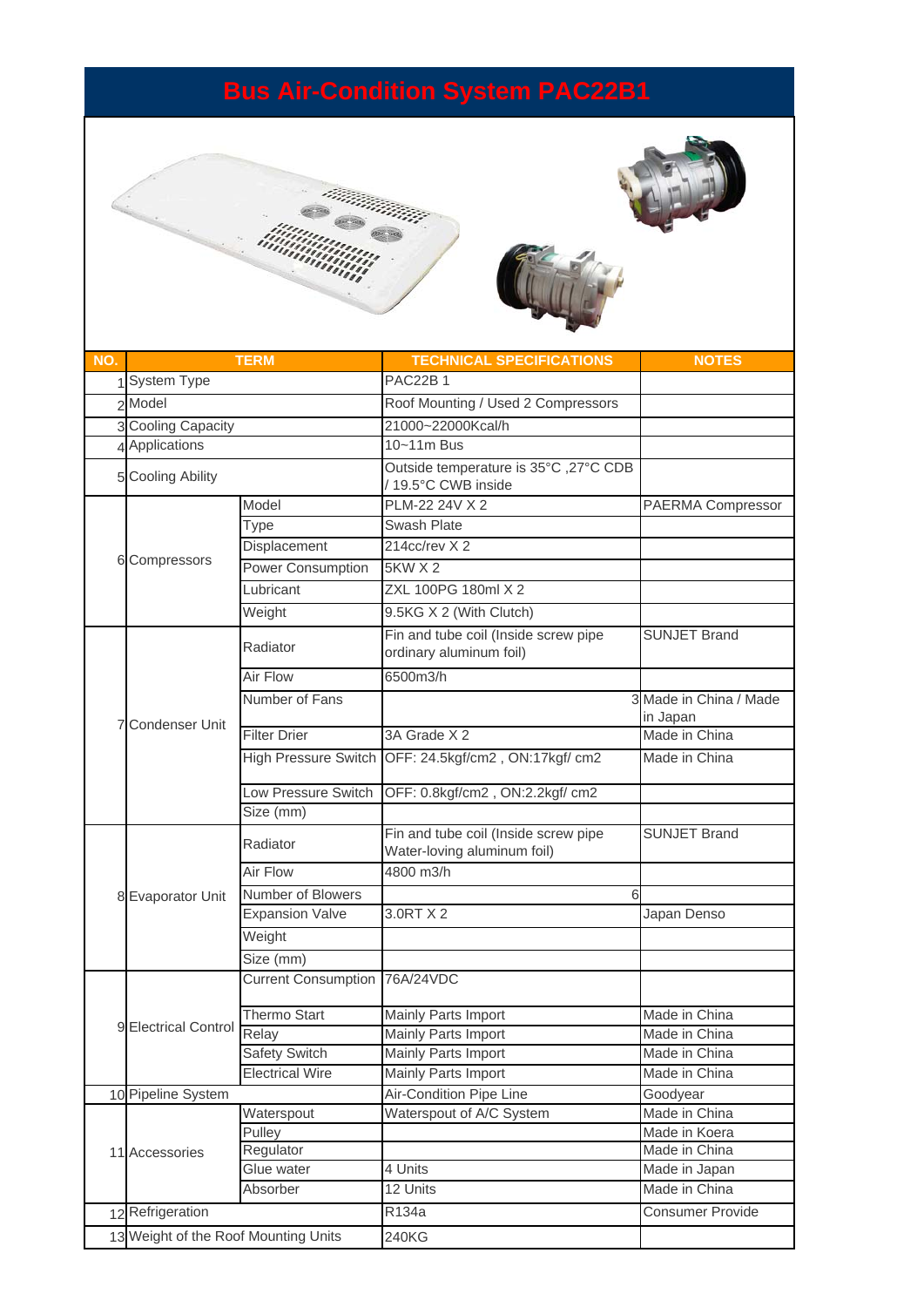## **Bus Air-Condition System PAC28B1**







| NO. |                                      | <b>TERM</b>                      | <b>TECHNICAL SPECIFICATIONS</b>                                     | <b>NOTES</b>                       |
|-----|--------------------------------------|----------------------------------|---------------------------------------------------------------------|------------------------------------|
|     | System Type                          |                                  | <b>PAC28B1</b>                                                      |                                    |
|     | 2 Model                              |                                  | Roof Mounting / Used 2 Compressors                                  |                                    |
|     | 3 Cooling Capacity                   |                                  | 26000~28000Kcal/h                                                   |                                    |
|     | 4 Applications                       |                                  | 10~11m Bus                                                          |                                    |
|     | 5 Cooling Ability                    |                                  | Outside temperature is 35°C, 27°C CDB<br>/19.5°C CWB inside         |                                    |
|     |                                      | Model                            | PLM-32 24V X 2                                                      | PAERMA Compressor                  |
|     |                                      | Type                             | Swash Plate                                                         |                                    |
|     |                                      | Displacement                     | 313.4cc/rev X 2                                                     |                                    |
|     | 6 Compressors                        | Power Consumption                | 7.5KW X 2                                                           |                                    |
|     |                                      | Lubricant                        | <b>ZXL 100PG 600ml X 2</b>                                          |                                    |
|     |                                      | Weight                           | 14.5KG X 2 (With Clutch)                                            |                                    |
|     |                                      | Radiator                         | Fin and tube coil (Inside screw pipe<br>ordinary aluminum foil)     | <b>SUNJET Brand</b>                |
|     |                                      | Air Flow                         | 7400m3/h                                                            |                                    |
|     |                                      | Number of Fans                   |                                                                     | 4 Made in China / Made<br>in Japan |
|     | <b>Condenser Unit</b>                | <b>Filter Drier</b>              | 3A Grade X 2                                                        | Made in China                      |
|     |                                      | <b>High Pressure Switch</b>      | OFF: 24.5kgf/cm2, ON:17kgf/ cm2                                     | Made in China                      |
|     |                                      | Low Pressure Switch<br>Size (mm) | OFF: 0.8kgf/cm2, ON:2.2kgf/ cm2                                     |                                    |
|     | 8 Evaporator Unit                    | Radiator                         | Fin and tube coil (Inside screw pipe<br>Water-loving aluminum foil) | <b>SUNJET Brand</b>                |
|     |                                      | Air Flow                         | 6300 m3/h                                                           |                                    |
|     |                                      | Number of Blowers                | 6                                                                   |                                    |
|     |                                      | <b>Expansion Valve</b>           | 4.6RT X 2                                                           | Japan Denso                        |
|     |                                      | Weight                           |                                                                     |                                    |
|     |                                      | Size (mm)                        |                                                                     |                                    |
|     |                                      | <b>Current Consumption</b>       | 115A/24VDC                                                          |                                    |
|     |                                      | <b>Thermo Start</b>              | Mainly Parts Import                                                 | Made in China                      |
|     | 9 Electrical Control                 | Relay                            | Mainly Parts Import                                                 | Made in China                      |
|     |                                      | Safety Switch                    | Mainly Parts Import                                                 | Made in China                      |
|     | <b>Electrical Wire</b>               |                                  | Mainly Parts Import                                                 | Made in China                      |
|     | 10 Pipeline System                   |                                  | Air-Condition Pipe Line                                             | Goodyear                           |
|     |                                      | Waterspout                       | Waterspout of A/C System                                            | Made in China                      |
|     |                                      | Pulley                           |                                                                     | Made in Koera                      |
|     | 11 Accessories                       | Regulator                        |                                                                     | Made in China                      |
|     |                                      | Glue water                       | 4 Units                                                             | Made in Japan                      |
|     | Absorber                             |                                  | 12 Units                                                            | Made in China                      |
|     | 12 Refrigeration                     |                                  | R134a                                                               | <b>Consumer Provide</b>            |
|     | 13 Weight of the Roof Mounting Units |                                  | 310KG                                                               |                                    |